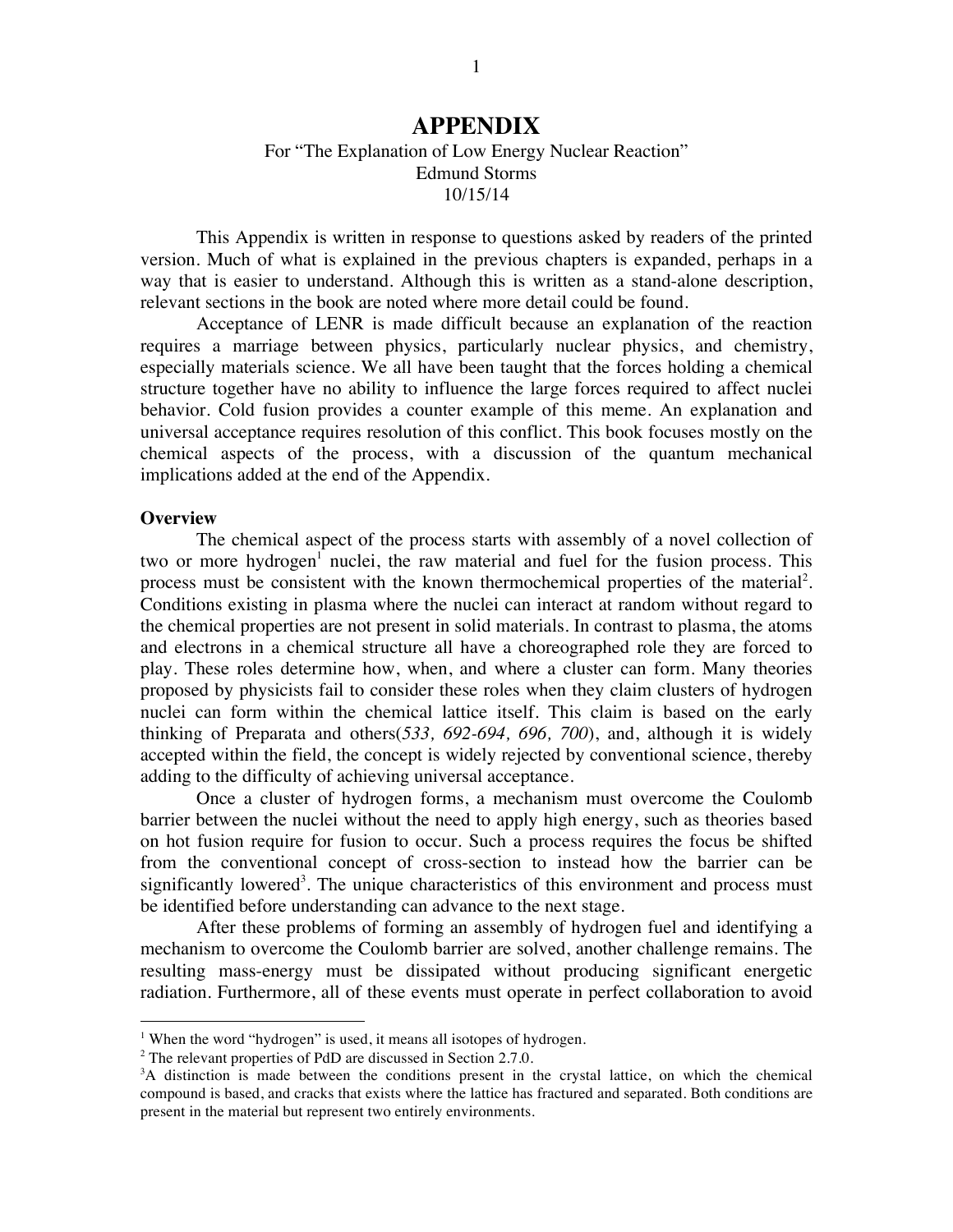the hot fusion-type reaction. Explaining one of these events while ignoring the others is a very common and not very useful feature of many proposed theories.

Experimental observations show that only certain rare locations in the material appear to be active. I call these active regions the Nuclear Active Environment (NAE). This name identifies the unique condition that must be present for hydrogen fusion to occur, although the process may not start unless other conditions are also present. For example, the NAE must be present while at the same time hydrogen must be available at the site. All locations in the sample without this combination are inert regardless of the applied conditions. The unlikely and random presence of the required conditions has made the attempted replications very uncertain. Nevertheless, failure to replicate does not negate the claims. In fact, identifying and creating these active sites remains the major problem in generating energy at a useful and reliable rate.

In addition to meeting the above requirements, all LENR theories must be consistent with a collection of observations. These are discussed in Chapter 2 and summarized below.

- 1. Formation of helium is correlated with energy that corresponds to the MeV/He expected from D-D fusion. (Section 2.2.0)
- 2. Formation of tritium is possible when using either deuterium containing some protium or natural<sup>4</sup> hydrogen containing some deuterium. Tritium is produced without significant neutron emission or any other energetic radiation. (Section 2.1.0)
- 3. Significant energetic radiation is absent, but radiation having an energy that only can be produced by a nuclear process is detected. (Section 2.4.0)
- 4. Extreme difficulty has been experienced in initiating the fusion reaction, with success being improved by experience.
- 5. Either naturally occuring hydrogen or deuterium can produce significant excess energy.
- 6. Two kinds of transmutation are observed, one that results in fragmentation of the product nucleus, and one that does not fragment after two or more hydrogen nuclei of H or D are added to a target nucleus. (Section 2.3.0)
- 7. A total fusion rate in excess of  $10^{12}$  events/sec is occasionally observed to take place somewhere in a material.
- 8. The nuclear products and radiation produced by hot fusion are not normally observed, although this radiation is detected on rare occasions at very low level.

The nuclear reaction is observed to take place generally at or near the surface of a solid material after it is exposed to any isotope of hydrogen, with most studies using deuterium. This conclusion results from the observed creation of helium and tritium in such material, with the manner of their release into the surrounding environment revealing where the nuclear products were produced. The detection of accompanying radiation is also consistent with a nuclear reaction taking place. These behaviors have been observed on so many occasions, the possibility of their being caused by error is insignificant. As required by science, the consistent patterns of behavior have revealed LENR to be a real phenomenon. Therefore, we are encouraged to explain how this process works, with the goal of making it useful as a source of commercial energy.

 $\frac{1}{4}$ <sup>4</sup> Natural hydrogen exists in nature and consists of protium mixed with a small amount of deuterium.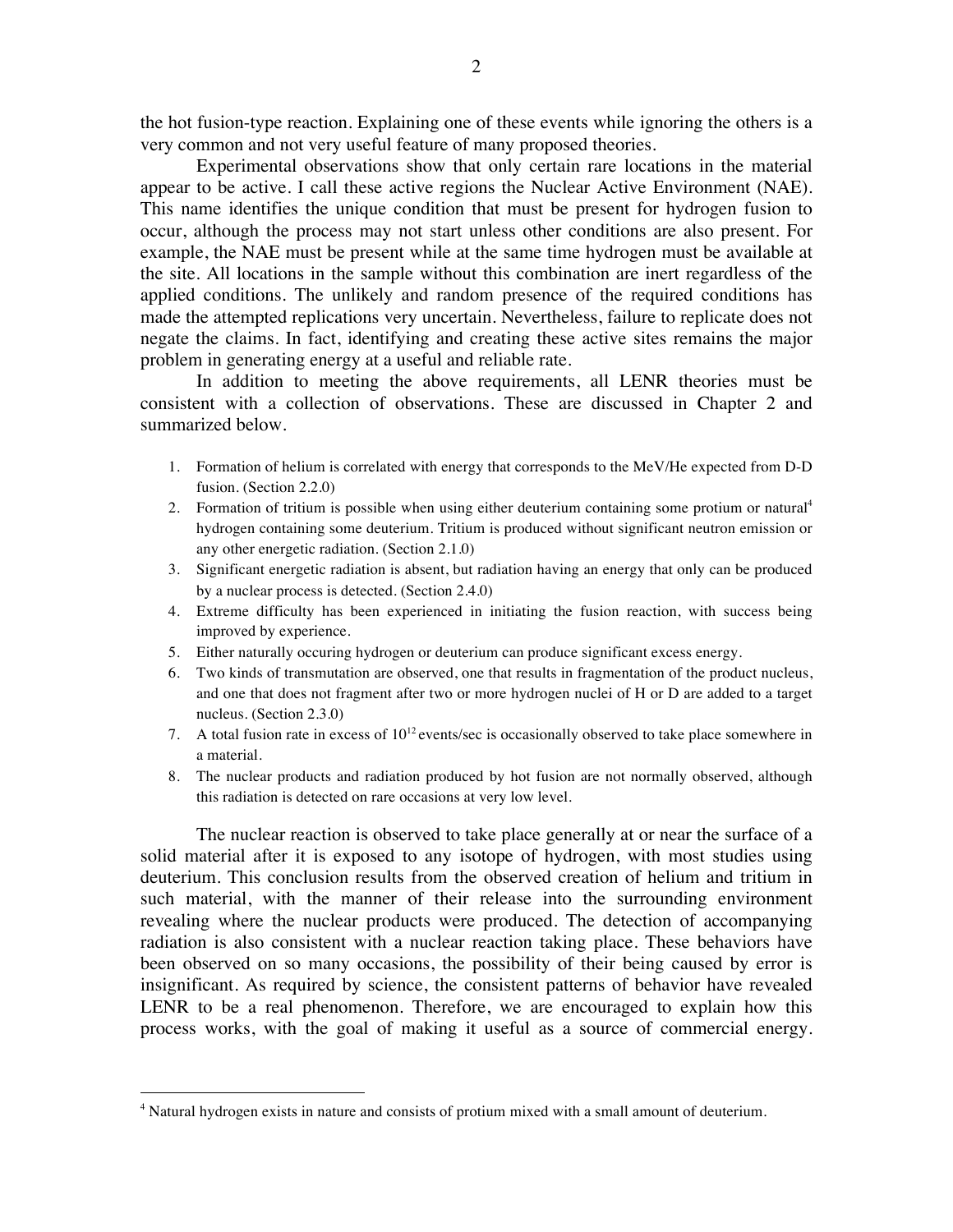Although the discovery process is still very incomplete, a plausible path to understanding is the goal of this book.

Unlike hot fusion, which takes place in plasma, the cold fusion process occurs within a solid created by a highly structured collection of atoms and without input energy being required above ambient conditions. This unique condition places severe restraints on what can be proposed about the process. The rules for the hot fusion process do not apply to cold fusion, although an attempt was made to impose these rules early in the history of the discovery. This conclusion is a serious flaw in the initial approach to evaluating the claims for cold fusion and remains a problem even today.

Search for an explanation must start with the process of creating the assembly of hydrogen nuclei. Once this structure forms, the cluster can initiate fusion by a truly unique process. We must decide how many accepted rules need to be broken and how many new rules need to be created for such a cluster to form. In my search for an explanation, I have avoided breaking any rules and suggest the creation of only a few additional new ones. In other words, I view LENR as being consistent with all we know about chemistry and physics. We only need to accept that something is missing from our understanding of nuclear interaction in order to explain LENR.

#### **Formation of the hydrogen cluster**

Most theories of LENR assume the unique location of the NAE is within the chemical structure, typically within the face-centered-cubic (fcc) crystal lattice of PdD. In this case, the NAE is proposed to be vacancies where a deuteron would normally be located or sites where a Pd atom is missing. A defect or error in placement of the metal atoms is also proposed as a location. To understand how atoms might assemble in such vacancies or defects, the mechanism for creation of a chemical structure needs to be understood.

A chemical structure forms spontaneously only when it is more stable in the ambient conditions than any other possible arrangement of atoms. This stability is quantified using the concept of Gibbs energy. When an arrangement is more stable than any other, it releases the required Gibbs energy for its formation to its surroundings. As result, the energy of the surrounding atoms or structures changes to produce an over all increase in Gibbs energy that is subsequently released to the surrounding environment.<sup>5</sup>

For example, solid Pd forms the face-centered-cubic (fcc) structure because this arrangement is more stable than the many other possible combinations of Pd atoms in the ambient conditions normally used. When Pd reacts with deuterium, the d ions occupy positions between the Pd atoms rather than causing a change in structure because this arrangement is the most energetically stable of the many possibilities. For a cluster of D to form in this structure, that cluster has to have a greater Gibbs energy than any other possible arrangement of deuterium atoms. If this were true, and a cluster did have a greater Gibbs energy than its environment, such clusters would be found as a common feature in the PdD fcc structure. In fact, such clusters are not detected even after much search. Some people suggest that the rare clusters are only revealed by their ability to

<sup>&</sup>lt;sup>5</sup> When describing Gibbs energy, some confusion can result because when Gibbs energy is generated by a reaction, its subsequent loss from the system is conventionally given a negative value. To avoid this confusion, generation of Gibbs energy is described here as a positive event, not as a negative event even though the energy is lost from the system.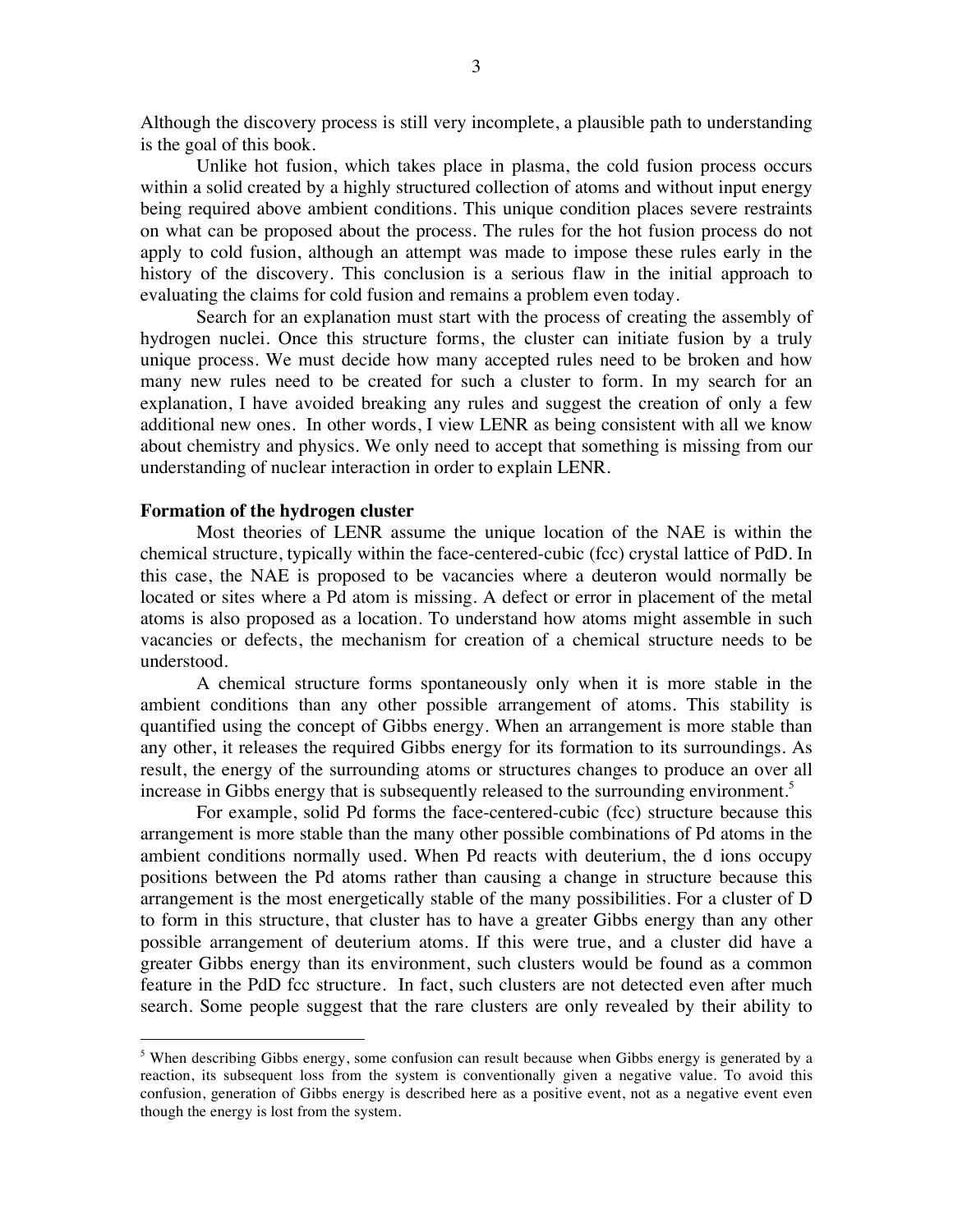produce the observed LENR reactions while ignoring the circular logic this claim implies.

On the other hand, such clusters might form in the lattice, not as a stable structure, but as a random event where two or more deuterons might find themselves at the same location for a brief time. Such events can be analyzed using the concept of probability. Because the probability of forming such a structure goes down as the number of members in the group goes up, so that the larger the cluster, the less likely it would form. This basic fact eliminates formation of large clusters by this process.

The probability of creating clusters by any process can be expected to increase as the D/Pd ratio is increased. This means the amount of fusion power should increase as the D/Pd ratio is increased, as is observed. Yet, if this were the only factor, we would expect all PdD having a high composition would support a fusion reaction. That expectation is not realized. Therefore, the rate of formation of clusters is not the only important variable. Furthermore, the number of occasions when two D occupy the same location by random chance has been calculated and not found consistent with the observed fusion rate. Therefore, all theories that require formation of a large cluster within the lattice are eliminated from consideration because they conflict with basic chemical laws. This problem is discussed in detail in Chapter 3.

Since clusters cannot form in the lattice itself, another location needs to be found in the material, but that is external to the lattice. The known and often observed crack structure provides a plausible location. Cracks create an environment between their walls having properties entirely different from those present in the lattice structure. Clusters of hydrogen might assemble in this environment without having to meet the Gibbs energy requirements known to control conditions in the lattice. However, not all cracks are suitable. Large cracks are observed to allow formation of the hydrogen molecule, which is a gas that does not fuse. Is it possible for a very narrow crack to force hydrogen into a new structure that can fuse? Such a new structure is described in Chapter 5 and later in this Appendix. Once a suitable assembly of hydrogen nuclei forms, the next problem involves overcoming the Coulomb barrier.

### **Mechanism to overcome the Coulomb Barrier**

All nuclei repel each other because they each have a positive charge. For two hydrogen nuclei to fuse, the force exerted by this charge must be met with an equal and opposite force. The hot fusion method overcomes this repulsive force by using the kinetic energy acquired by particles at very high temperatures. Bombarding a material with energetic deuterons also can provide this force. In this case, the electrons in the material help reduce the Coulomb barrier so that less force is required to produce the same rate of fusion between the deuterons, especially at low applied energy. The repulsive force can be partially overcome by substituting a muon for the electron in the deuterium molecule, which because of its greater mass, forces the deuterons closer and increases the hot fusion rate without additional kinetic energy being required. In each case, the separation is reduced enough for the strong force to take over and draw the nuclei together. These methods have no relationship to cold fusion because hot fusion is the result, not cold fusion. The nuclear mechanism and the resulting products are different. Failure to accept this fact has resulted in considerable confusion and rejection of cold fusion.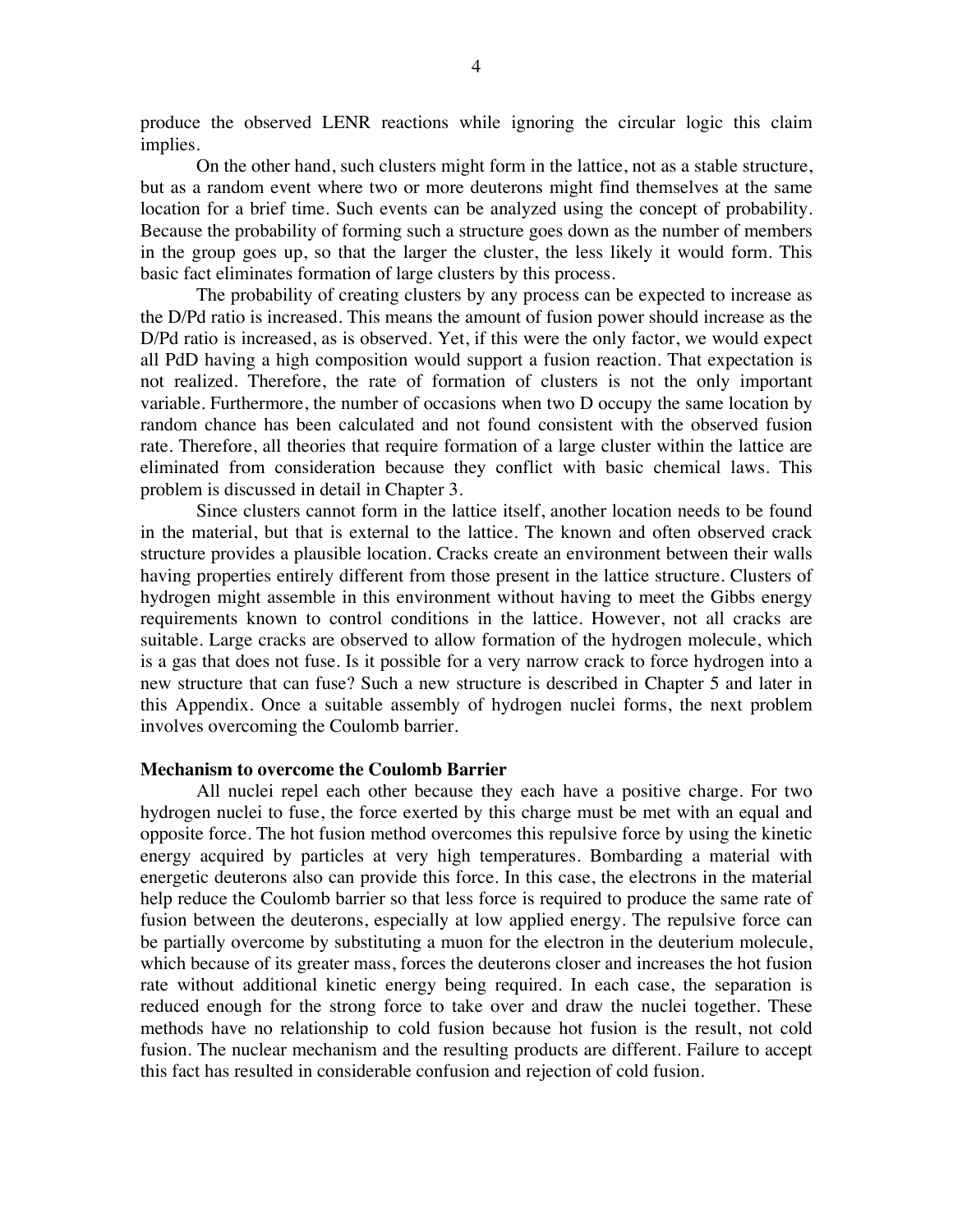Nevertheless, the barrier must be overcome, either by reducing it and/or by applying sufficient force. Various theories propose different mechanisms, which include shielding, tunneling, electrons at energy levels below the normal Bohr energy, creation of a Bose-Einstein Concentrate (BEC), creation of neutrons, and/or concentration of energy. None of these methods is fully consistent with observed behavior or accepted natural law.

Once the Coulomb barrier is overcome and fusion takes place, we are then faced with explaining how excess mass energy between the reactants and the products is dissipated into the material to appear as heat.

#### **Mechanism to dissipate excess mass-energy**

Hot fusion and other conventional nuclear reactions dissipate the resulting massenergy excess by emitting particles or fragments of the nucleus after its formation. Cold fusion does not do this. In LENR, the final nucleus remains intact and the mass-energy is manifested in a different way. This difference in behavior is one of the major reasons the claim for LENR is rejected and provides another difficulty for an explanation to overcome.

The mass-energy has to be released to produce heat, which is measured and found to be consistent with the expected excess mass-energy change. This release is proposed in various theories to involve phonons<sup>6</sup> and/or photons<sup>7</sup>. In other theories, a single fusion in large cluster is proposed to send all the other deuterons away as in a grand explosion, without the need to produce phonons or photons. However, this method is consistent with observation only when the cluster is very large, perhaps in excess of several thousand deuterons. As explained above, such large clusters would be too rare to explain the observed rate of reaction.

If phonons or photons are involved, they must each have only a fraction of the total mass-energy based on observation. This means a mechanism must distribute the energy into small units over a period of time. In other words, the energy must leak out bit by bit. We are faced with explaining how 23.8 MeV can leak out before helium forms when deuterium is used because otherwise the energy would be released all at once by hot fusion. Use of the concepts involving slow release of mass-energy after the helium nucleus forms only distracts from this problem because helium has no known way to store the energy while it is being slowly released. If such storage were possible, fragmentation of the nucleus would not always occur during hot fusion.

In view of these requirements and limitations, a new model is justified in Chapter 5 and summarized below.

### **Further justification for a new model based on the Hydroton**

Two separate problems have to be solved. First, the unique characteristics of the NAE need to be identified, and second, the fusion mechanism operating inside the NAE that causes the nuclear process must be understood. At the very least, to make useful energy the NAE must be correctly identified and created without fail, because once the NAE is created the fusion process appears to take place spontaneously without additional

<sup>&</sup>lt;sup>6</sup> Phonons describe energy transferred by vibration of atoms and/or electrons, normally associated with temperature of a material - the higher the temperature, the greater the energy of the photons.

<sup>&</sup>lt;sup>7</sup> Photons describe electromagnetic radiation identified as visible light, X-rays, gamma rays, and radiation used to operate radios and other communication devices. (See Fig. 56)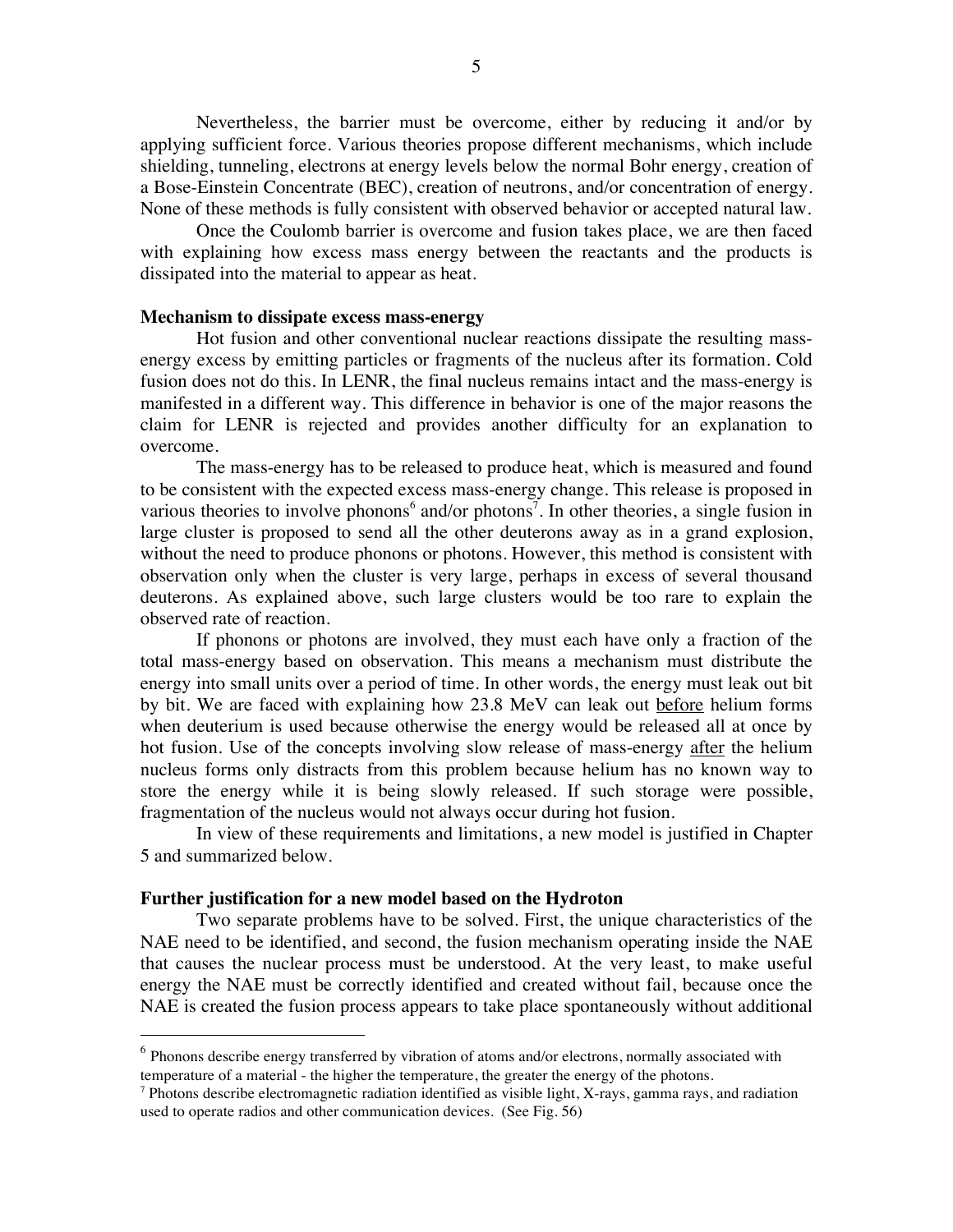effort or understanding being required. Nevertheless, additional understanding of the NAE is necessary to improve the reaction rate and reliability.

As discussed above, a suitable assembly of hydrogen nuclei cannot form in the lattice. Where else might it form? Another location might be within the crack structure known to form in most materials. A crack consists of two nearly parallel surfaces with a variety of gap widths. The gap between these surfaces can be as small as several times the lattice parameter or large enough to be clearly visible. If a crack were the location of the NAE, the gap dimension would be important. For example, as long as the distance between the crack walls is similar to the normal gap between Pd atoms in the fcc structure, the D will exist as the typical isolated ions. As the gap gets slightly larger, space is created for the D to bond to each other without interference by the intervening Pd atoms. The nature of this bond would depend on the gap dimension, with a large gap permitting formation of the normal diatomic molecule. A linear hydrogen molecule called a Hydroton is proposed to form when the gap is large enough to allow the hydrogen to move independently of the metal atoms, but too small to allow the molecule to form. Gaps in this critical range are expected to be rare and contribute to the difficulty in initiating LENR.

To fully understand the process, the strong negative charge present on each wall of the crack, which is characteristic of all clean surfaces, must be considered. I propose the strong negative charge within the gap forces the bonding electrons between the hydrogen nuclei out of their normal orbit and into one not occupied by other electrons. As result, a new chemical molecule is created based on the p-level electron structure as result of the normal release of Gibbs energy. Presumably, the Hydroton is a form of metallic hydrogen (Section 5.2.1) such as can be created by application of high pressure. The resulting higher-than-normal electron state also makes it a form of Rydberg matter (Section 2.5.2). Of course, a small amount of chemical energy is released by its formation, but this is overwhelmed by the subsequent release of nuclear energy.

A gap formed between surfaces covered by a monolayer of absorbed material, such as would result from exposure to air, would not allow the Hydroton to form. The absorbed molecules would neutralize the high negative charge on the surface and prevent formation of the Hydroton molecule. This effect precludes gaps formed between powder grains from being active unless the powder is formed in pure hydrogen. Presumably, dirty surfaces can be cleaned by extended treatment, but this process would add difficulty to initiating LENR. Only clean surfaces, such as are formed when cracks are first created, have the potential to be active without additional treatment.

The proposed Hydroton is assembled without violating rules known to apply to chemical structures and it reduces the Coulomb barrier without violating the rules known to limit the amount of energy a chemical lattice can support. Further, it solves the energy dissipation problem by emitting low-energy photons that are converted to heat well away from the active sites where the energy would not destroy the NAE. In addition, the NAE is identified, thereby allowing it to be created on demand. This general description shows where to look and what behavior would be expected when LENR is studied.

## **How can cracks be formed?**

Cracks are formed by stress release. Stress can be created by chemical reactions occurring within a material. For example, reaction of hydrogen with palladium to form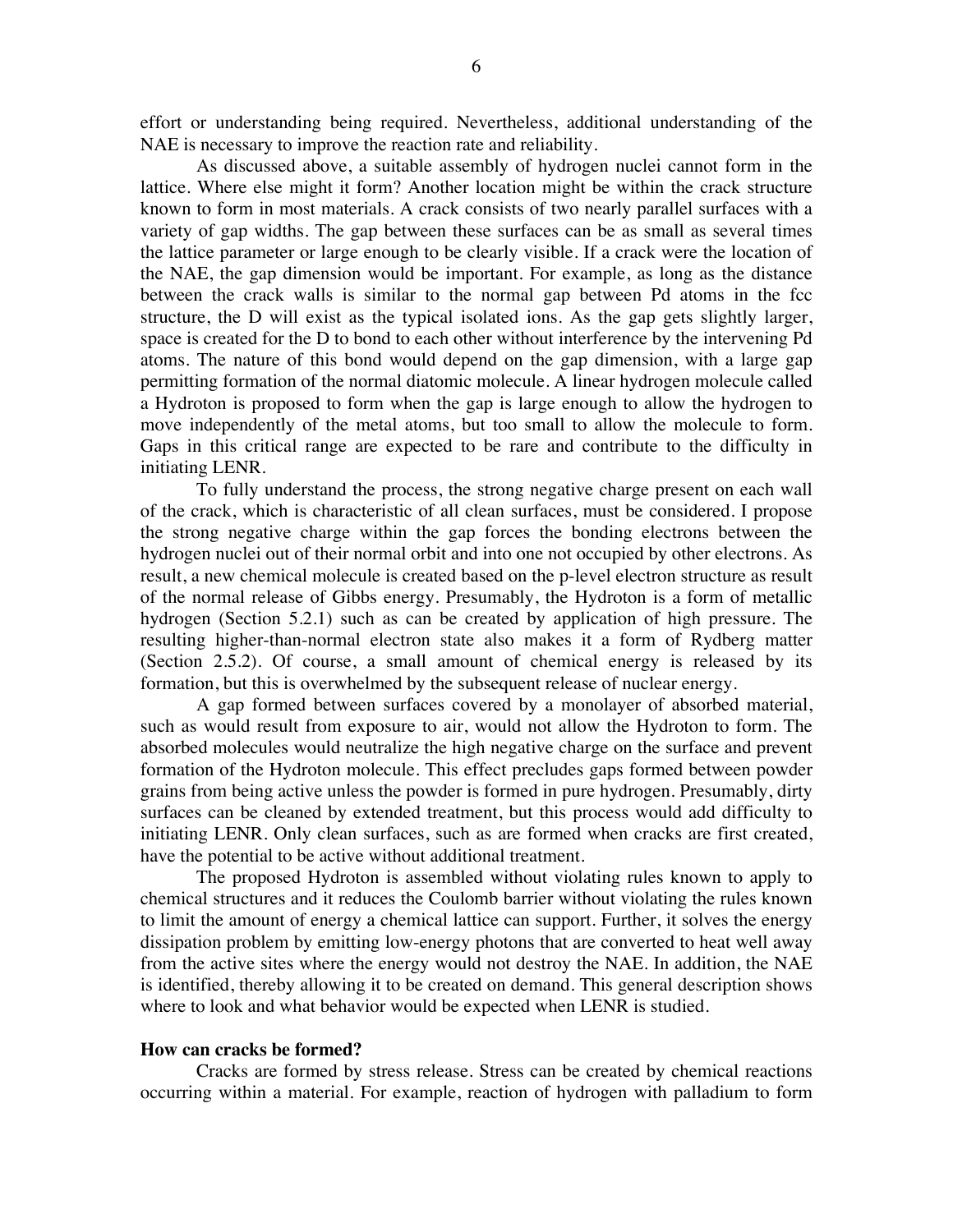$PdH<sub>0.9</sub>$  causes the lattice to expand by 12%. This expansion causes cracks to form at sites that are weaker than the surrounding material, generally in the surface region. This weakness is influenced by crystal orientation, local hardness, local impurity content, and rate at which stress is generated. Because cracks form most often between grains, the grain size at the surface becomes an important variable. The shape and size of the sample also play a role, with a powder having fewer tendencies to crack compared to a larger piece of material. A critically small particle is not able to crack at all, which would limit the particle size expected to be useful.

Palladium, being ductile, forms a few large cracks unless the surface is made brittle by deposited impurities. The frequently observed long delay in initiating excess energy using the electrolytic method might result from the surface having been made sufficiently brittle by deposited impurities. These impurities are observed deposited with many local variations on a micron scale and with a concentration that is very difficult to measure and control. As result, the LENR reaction appears to occur by random chance and its rate is not stable. Success requires total control of the gap structure.

The most obvious method is to create the gaps artificially by nano-machining. This method would allow creation of a high concentration of active gaps in a material having an ideal combination of the other required properties. Discovering how to create the NAE at high concentration should be the focus of future research before attempts are made to design a practical energy generator.

### **Engineering Behavior**

Once a mechanism is proposed, its overall behavior needs to be described so that engineering principles can be applied. This step is missing from most proposed theories.

The amount of power produced is expected to be proportional to the number of active cracks available in the material and how rapidly the hydrogen fuel can find and populate them with Hydrotons. The greater the concentration of hydrogen isotopes near the NAE and the higher the temperature at the NAE, the faster hydrogen can find the few active gaps and produce Hydrotons. In other words, the number of generators and the availably of fuel control the engineering behavior, as is true of all energy generators. From an engineering viewpoint, this is a very conventional system once the NAE is identified.

Each method used to initiate the nuclear process has a different problem with delivering fuel to the NAE. The NAE can accept the hydrogen only as ions. These ions normally are present in the surrounding material, but they can also be made available from the surrounding gas. Gas discharge can be used to create the required ions. However, gas discharge is only useful in populating the first surface the ions contact, with very little influence in deeper layers of material. Consequently, the process is not effective when powder is used because the grains of powder below the surface would not experience the consequence of discharge.

If the applied current is too great, the active surface can be steadily removed by sputtering, thereby limiting the rate at which LENR can occur. With enough effort, an ideal current-voltage combination can be identified to add hydrogen without removing the surface faster than the NAE can form. Increased ion energy (as an applied voltage) is important also because the greater the energy, the deeper the ions can penetrate into the chemical structure and the faster the hydrogen can locate the few active gaps in the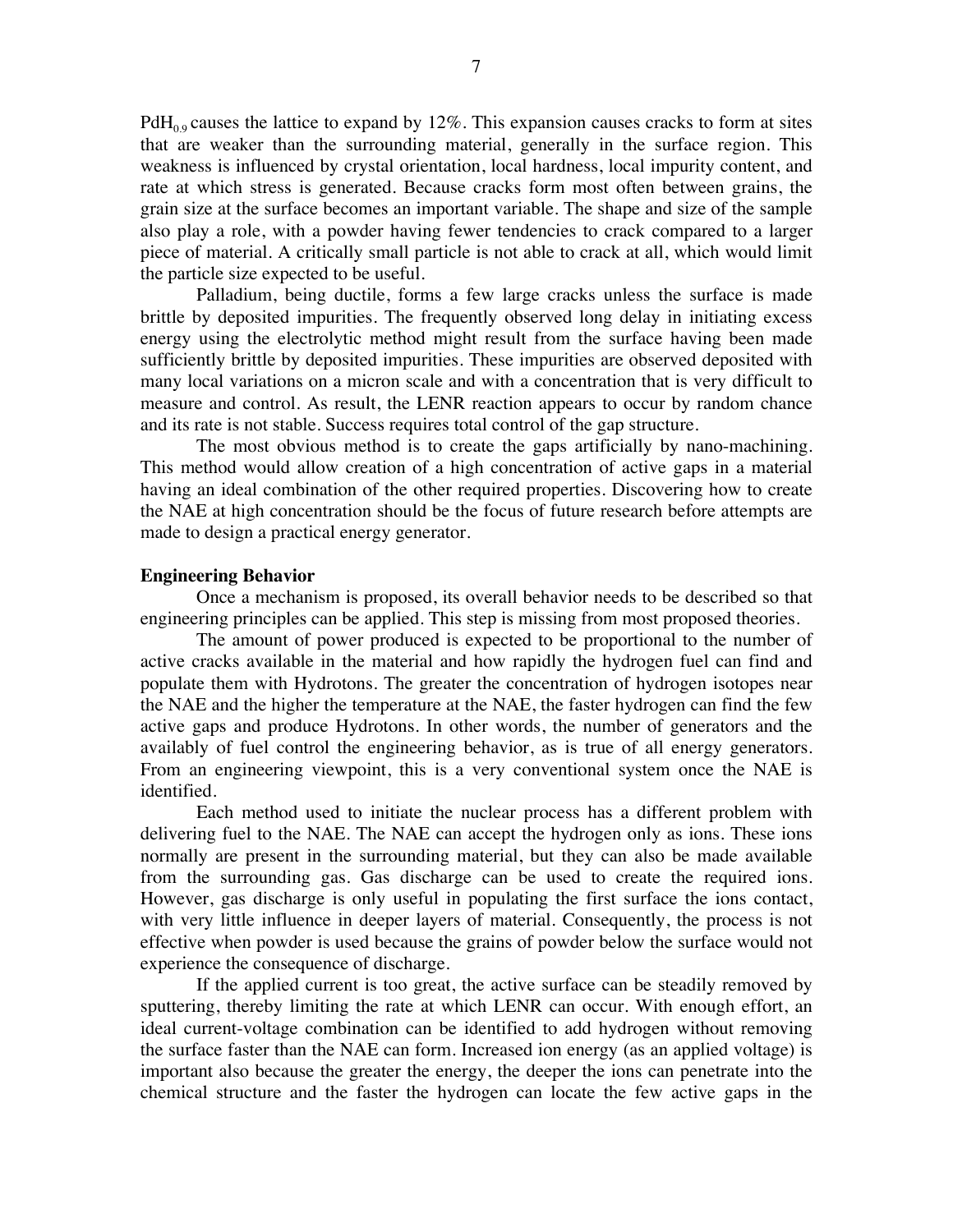otherwise inactive material. This description reveals another variable that influences power production. This variable is the rate at which hydrogen isotopes can leave their normal chemical state in the surroundings and enter the material near the site of the NAE. Electrolysis, during which the hydrogen fuel is present as water, influences this process to a different extent than does using gas discharge or gas loading where the fuel is present as a gas molecule. Consequently, the influence of the method on this variable is important and needs to be considered.

Further complicating interpretation is the increased temperature caused by power being applied to the surface by the method used to generate the ions. As result, local temperature at active sites is expected to be greater than the average measured temperature, which alone will increase the rate of the LENR reaction underway in the NAE by an unexpected amount. Consequently, sorting the variables is not an easy task. The lack of a theory able to identify the important variables has hampered this search, a problem that the theory proposed here attempts to solve.

#### **Proposed mechanism for excess mass-energy release**

So far, this discussion has described the normal chemical processes preceding fusion. However, the release of energy from the fusion process requires a new mechanism having no relationship to chemistry and to which quantum mechanics can be applied. Because the energy-release mechanism is very fast, it has the least influence on engineering behavior. Furthermore, a detailed understanding of this mechanism is not required to design a useful energy generator. Nevertheless, such understanding allows identification of the expected nuclear products. Because one of the products is tritium, a potentially dangerous isotope of hydrogen, being able to predict its production rate is required. Harmful radiation is normally not detected from LENR reactions, but understanding the conditions that might change this behavior would also be important.

Two sources of photon radiation are proposed to result from the LENR process. The first results because the Hydroton contains positively charged nuclei that experience coherent vibration in an electric field. Such vibration produces electromagnetic radiation (photons) having a frequency equal to the vibration rate. This vibration rate is determined by the mass of each nucleus in the Hydroton, the strength of the bonds holding the structure together, and temperature. This process converts ambient energy (temperature) into a stream of photons. The photons will have a frequency of a particular value and be radiated in a particular direction along the axis of the crack. A detectible signal could be discovered when many active gaps are aligned in the same direction. Of course, only those frequencies able to get out of the apparatus would normally be detected. Application of radiation having a similar frequency would influence the rate of the vibration, such as when laser radiation is applied. This radiation results from a conventional process.

Another source of photons is generated by the unique process of mass conversion into energy. A force diagram shown in Fig. 93 provides a description of the proposed energy release mechanism. This figure shows the force experienced by nuclei as they move toward each other. The rising line represents the repulsive force created by the Coulomb barrier as distance between nuclei is reduced. The upper part of the figure shows the relationship between nuclei in a Hydroton before resonance starts.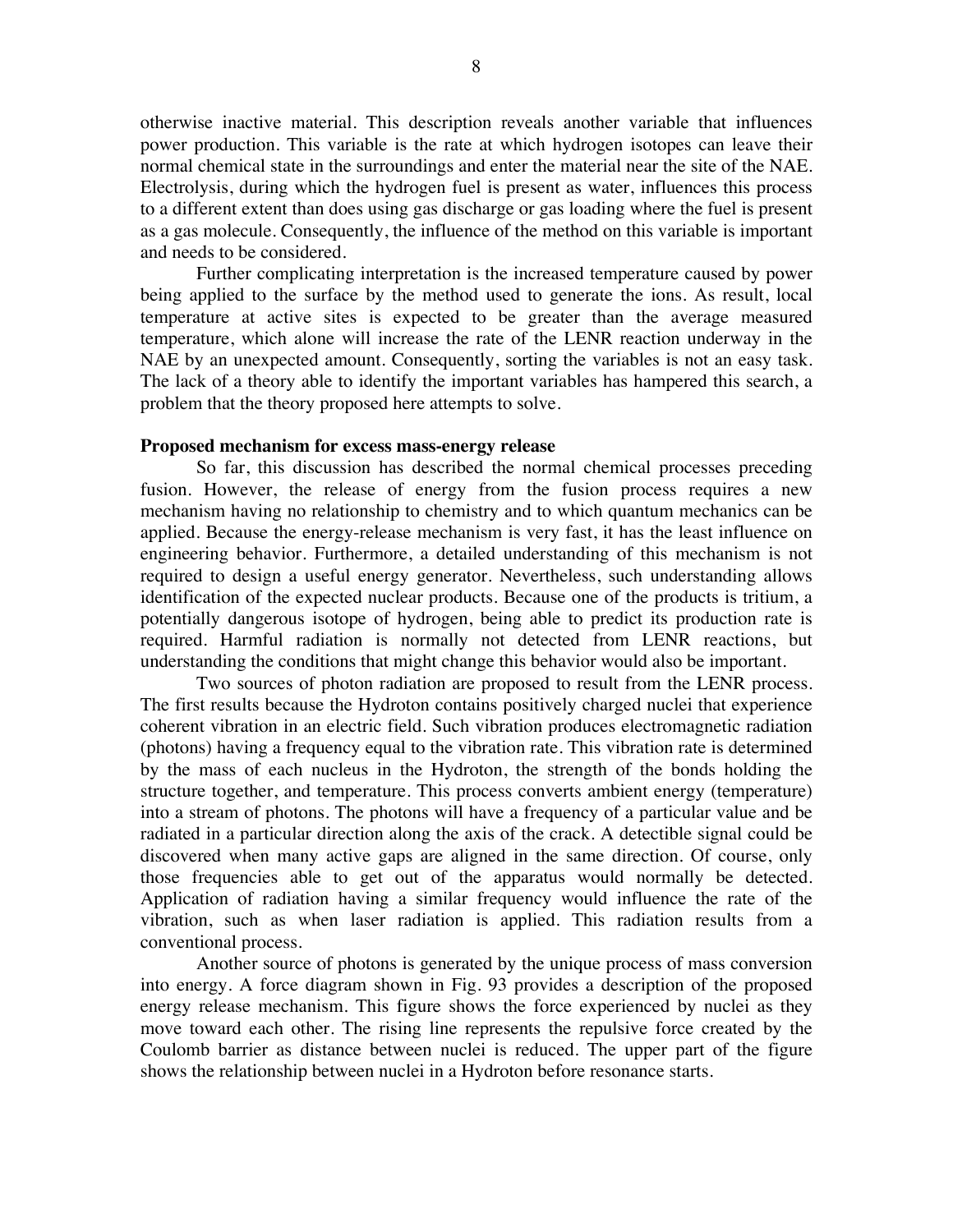

**Figure 1. Energy barrier between hydrogen nuclei in the Hydroton. The upper part shows the quiescent position of hydrogen nuclei in a Hydroton. The lower part shows two hydrogen nuclei after resonance has caused them to move up the Coulomb barrier and achieve a distance that allows photon emission. The values are not to scale.**

When the separation reaches the value at the top of the barrier, the strong force takes over and quickly causes complete fusion of the hydrogen nuclei. Should this happen without loss of excess mass energy; hot fusion would result. In order for the excess mass energy to be released before complete fusion occurs, as apparently happens during cold fusion, something unusual must take place before the strong force gets involved. I propose a new kind of nuclear interaction is initiated, one that has not been seen before because the required conditions are rarely present in combination. A new process is proposed during which a small amount of excess mass energy is released from each nucleus while at a critical separation. One small quanta of energy is emitted simultaneously from each nucleus at closest approach as a gamma ray (photons), with each emitted in line with the vibration in opposite directions and with opposite spin. The nuclei can be said to "know" that too much mass energy exists in the combined nuclei while at a critical separation before the fusion process is complete. At large separation, the Coulomb force dominates. At small separation, the strong force dominates. I propose at a critical separation, a new interaction occurs that LENR has revealed.

This process is visualized by the lower part of Fig. 93. Here, two typical nuclei in a Hydroton are shown after having moved up the wall until their momentum is expended. If they are able to achieve a separation shown in the red colored region, a process not normally observed takes place. At this separation, the two nuclei find they have too much mass-energy even though they have not completely fused into the final nucleus. While they remain in the red separation region, photons are emitted that carry away part of this excess mass energy. Because the nuclei have not yet fused, the Coulomb force can push them apart. Once the separation has increased, no further photons can be emitted until the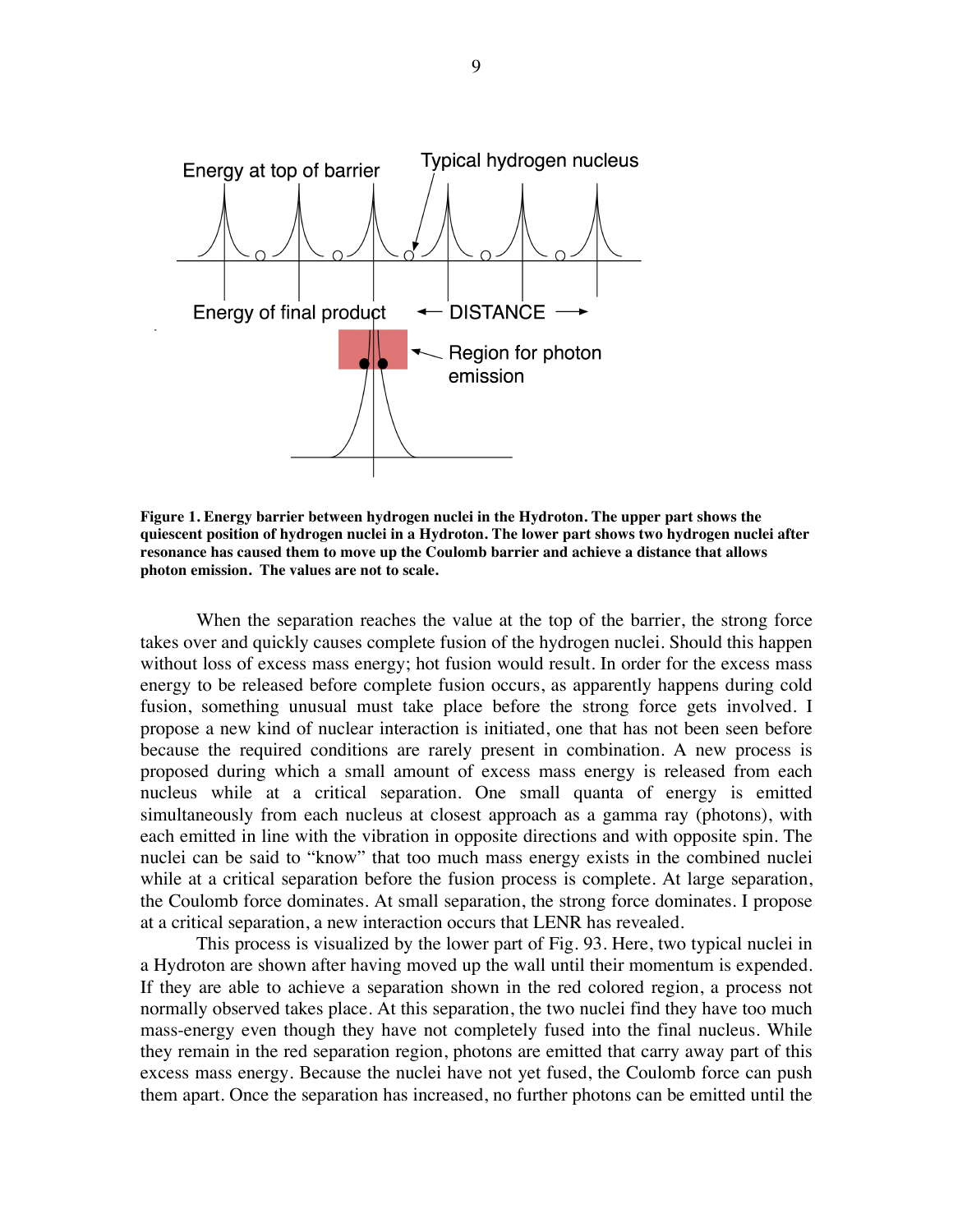process repeats at the next resonance cycle. This periodic approach, followed by photon emission, continues until most excess mass energy has been lost from each hydrogen nucleus. Each cycle adds a little energy to each nucleus as momentum is transferred by the emitted photons. This allows the nucleus to climb higher on the wall at each cycle until the separation is reduced enough for the strong force to complete the fusion process. A normal radioactive decay process that produces gamma emission removes any remaining small amount of excess mass energy in the final nucleus.

Because the bonding electron is located for significant time between the two nuclei, where it reduces the Coulomb barrier, it can be captured in the final nucleus by the fusion process. (See Table 11) As result, when deuterium is used, <sup>4</sup>H forms and rapidly decays by weak beta emission to produce the observed <sup>4</sup>He. A mixture of H and D produces <sup>3</sup>H (tritium), which slowly decays by weak beta emission. A Hydroton containing only H produces  ${}^{2}H$  (deuterium) that is stable. A mixture of tritium and deuterium is predicted to fuse by the LENR process to produce  ${}^{4}$ He + a neutron along with an energetic electron. This reaction is proposed to be the source of the very small and variable neutron flux found associated with tritium production.

Although neutrinos are involved in these processes, they are ignored in the description because they play no significant role in determining the detected nuclear products or their energy. These predictions provide a way to test this model by searching for the nuclear products and the accompanying radiation.

This process of photon emission does not normally occur because nuclei are not able to have the critical separation under normal conditions. When extra energy is applied during conventional studies of the fusion process, the nuclei do not spend enough time in the critical region to allow loss of detectable mass energy as photon emission. Instead, the nuclei pass over the barrier with their full excess, which has to be dissipated by fragmentation of the final product. Only application of very high pressure or use of a structure such as the Hydroton allows the critical region to be entered long enough or often enough in the case of the Hydroton for detectable mass energy to be released as photon emission. This model predicts that creation of metallic hydrogen by application of high pressure will result in fusion of the structure and release of energy.

The resonance process can be expected to cause two of the nuclei to fuse before other members of the Hydroton can complete the process. When this happens, resonance would stop and the remaining nuclei that have lost some mass would not be able to complete the fusion process. This result is expected to produce nuclei of hydrogen that are slightly lighter than normal. These nuclei can be described as nuclear isomers that have too little energy rather than too much, as is normally attributed to the isomer condition. Consequently, the occasional LENR reactions taking place over geological time would be expected to produce a few protons and deuterons having less mass than the average. In summary, the LENR process is proposed to reveal for the first time the existence of a new mechanism for nuclear interaction involving hydrogen. This process has important implications for understanding nuclear interaction, the natural abundance of the elements, and the observed mass of the photon and deuteron. The process also promises to be a source of ideal energy. Acceptance of the explanation proposed here is not required to understand the importance of this new phenomenon to science and technology.